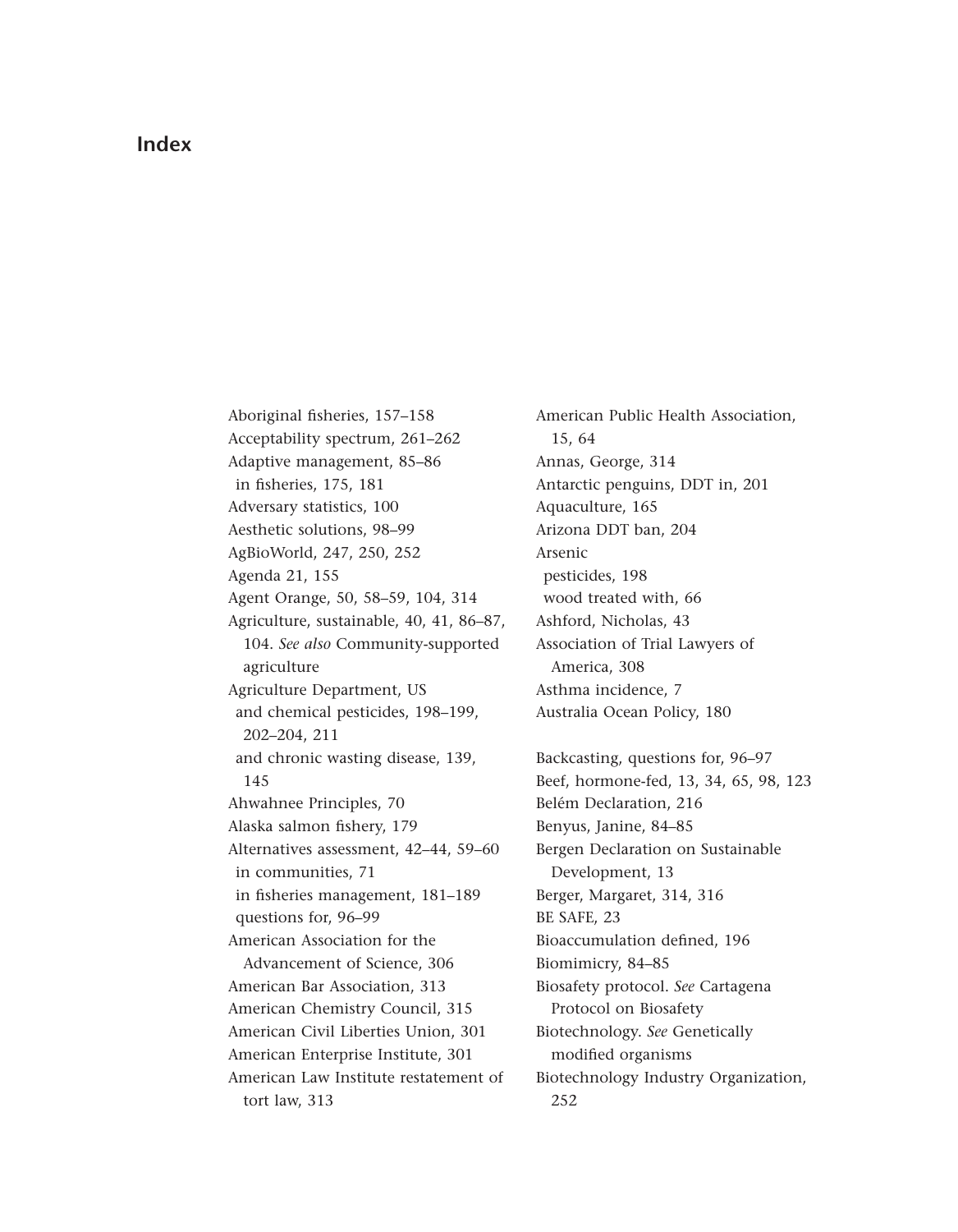Bioprospecting, 215, 218 Birth defect incidence, 7 Body burdens, 6, 58. *See also* Breast milk contamination Bonding, environmental, 61–62, 289, 291 Bovine spongiform encephalopathy, 112–113, 136–148. *See also* Mad cow disease Bt corn. *See* Genetically modified corn Breast milk contamination with DDT, 199–202 with PBDEs, 65 with PCBs, 197 Breyer, Justice Stephen, 306–307 Bristol-Myers Squibb, 15, 57 Brucellosis in livestock and bison, 148–149 Burden of persuasion, 50–51 Burden of proof, 20, 49, 95, 104, 175 in fisheries management, 175 Burden shifting, 48–50 in communities, 111, 117 and cultural harm, 230–231 questions for, 102–105 tools for, 61–63 and tort reform, 299–317 Burdens defined, 49–51 Bureau of Land Management and mining bond, 62 and coalbed methane, 270–296 Bycatch, 160, 164–167

## Canada

Biotechnology Advisory Committee, 258, 261–262 cosmetic pesticide use ban, 64 chemical lists, 64 Department of Fisheries and Oceans, 179–180 Report of Royal Commission for Aboriginal Peoples, 220

Royal Society Report on Genetically Modified Organisms, 249 Carson, Rachel, 200 Cartagena Protocol on Biosafety, 14, 59–60, 123, 253, 323 Causation, legal and scientific standards, 303–305, 308–309. *See also* Evidence Cancer incidence, 7, 321 Cascadia Scorecard, 56–57 Center for Labor and Community Research, 76 Centers for Disease Control, body burden monitoring, 6, 58 Cervids, CWD in, 135–148 Chapela, Ignacio, 246–256 Chile and precautionary principle, 65 Chlorinated naphthalenes, 211 Chlorine Chemistry Council, 124–125 Chlorofluorocarbons, 207. *See also* Ozone Treaty Cholera in Peru, 124–125 Chronic disease incidence, 7 Chronic wasting disease, 112–113, 135–148 Citizen advisory committees, 75 Citizens Natural Resource Association, 201 Clean Water Act, 6 Climate change. *See* Global climate change Coalbed methane, economic analysis of, 269–298 Coase, R., 290 Colonial fisheries, 157, 160–163 Communities and precaution, 69–79 Community asset inventories, 71–72 councils, 75 fisheries, 158–160, 168–170 mapping, 72 research, 76, 228–229, 232 (*see also* Research agreements)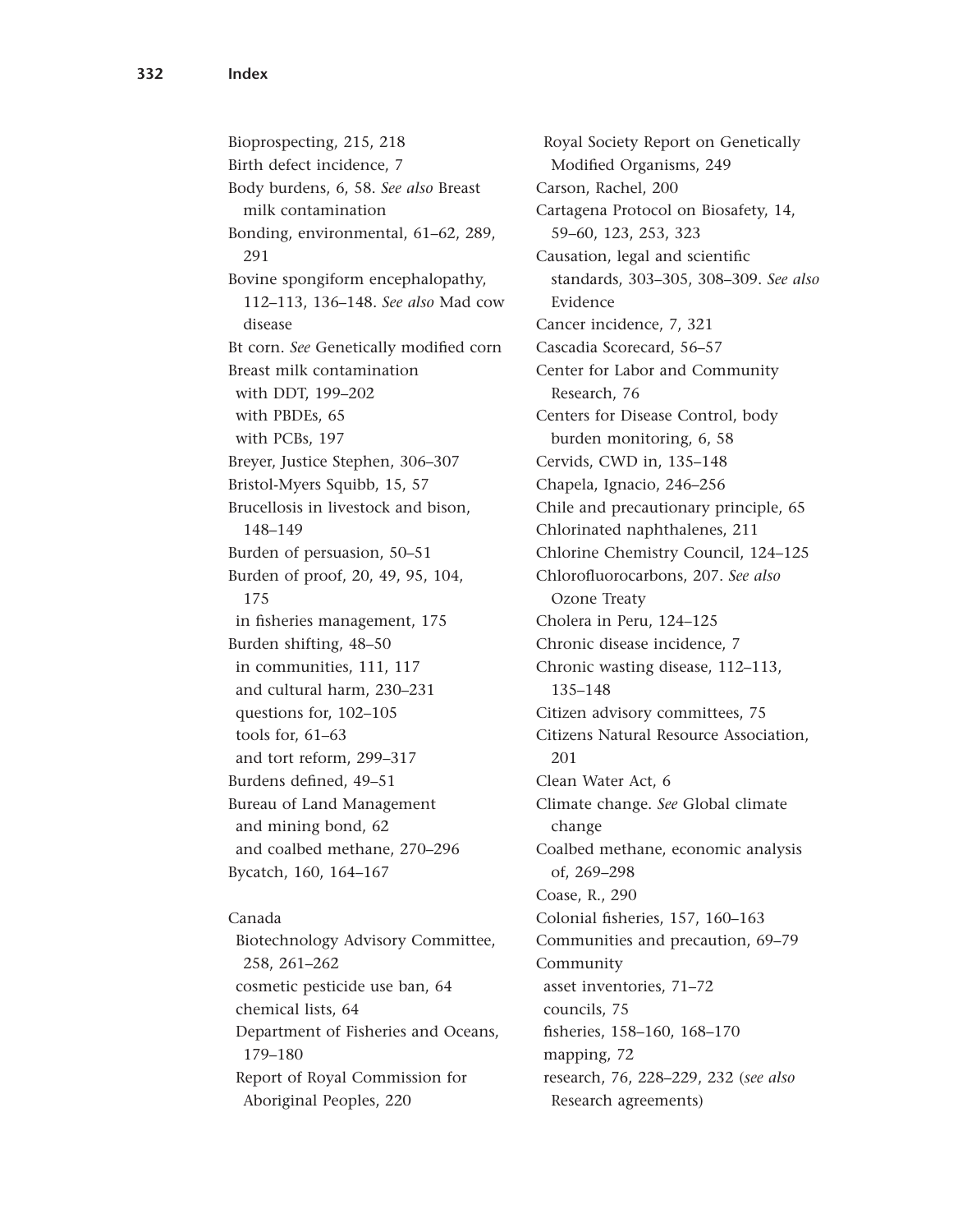Community-supported agriculture, 86–87 Community Working Group on Right to Know, 46 Conflict of interest, 101, 307 Consensus conferences, 75–76 on GM food, 260 Constitution Project, 310 Contract with America, 302 Convention on Biodiversity, 177, 216–217, 219, 177, 223–225 Convention on the Conservation of Antarctic Marine Living Resources, 177 Convention on the Conservation of North Atlantic Salmon, 177 Coordinated Framework for Regulation of Biotechnology, 258 Corn gluten as pesticide, 2 Costanza, Robert, 291 Cost-benefit analysis, 122–124, 269, 272–275 of coalbed methane, 287–289 Cranor, Carl, 312 Creutzfeld-Jakob disease, 112, 113, 136, 140 new variant, 136, 142 Cultural harm and bioprospecting, 215–239 and GM corn, 254 Cyanide fishing, 159

Dalkon Shield, 103, 314–315 Damage agreements, 289–290 *Daubert v. Merrell Dow*, 305–306, 308 Dayton, Paul, 169 DDT alternatives to, 209 effects of, 201–203, 207–208 history of, 195–214 *Delgamuukw v. The Queen,* 231 Democracy. *See also* Public participation in communities, 69–79

and cultural harm, 230 and precautionary principle, 46–48 Denton, TX, 1–3 Dioxin. *See also* Agent Orange in Great Lakes, 208 from waste incineration, 63 Discounting, 274 Dow Chemical Co., 200 Driftnets, 165 Due care, 313–314 Duty to consider, 45–46 Dynamite fishing, 159 Early warnings, 99–101. *See also Late Lessons from Early Warnings* networks for economic, 76 questions for, 99–100 tools for, 57–59 Ecological medicine, 88–89 Ecological principles, 213 in adaptive management, 85–86 in biomicry, 84–85 in fisheries, 187–188 Ecological taxes, 62 Economic analysis, precautionary, 272, 275–277 of coalbed methane, 269–298 Economic entomologists, 198, 200 Economic incentives for precaution, 61–63 Economic poisons, 202 Economics and food production, 188–189 precautionary, 122 and sustainability, 97 Electromagnetic fields, 63 Electronic devices, use in airplanes, 40 Endangered Species Act, 6 Endocrine disruption, 36, 100, 207, 212. *See also* DDT, history of Energy Department, US, subsidies to coalbed methane, 284 Energy policy, US, 272, 291–293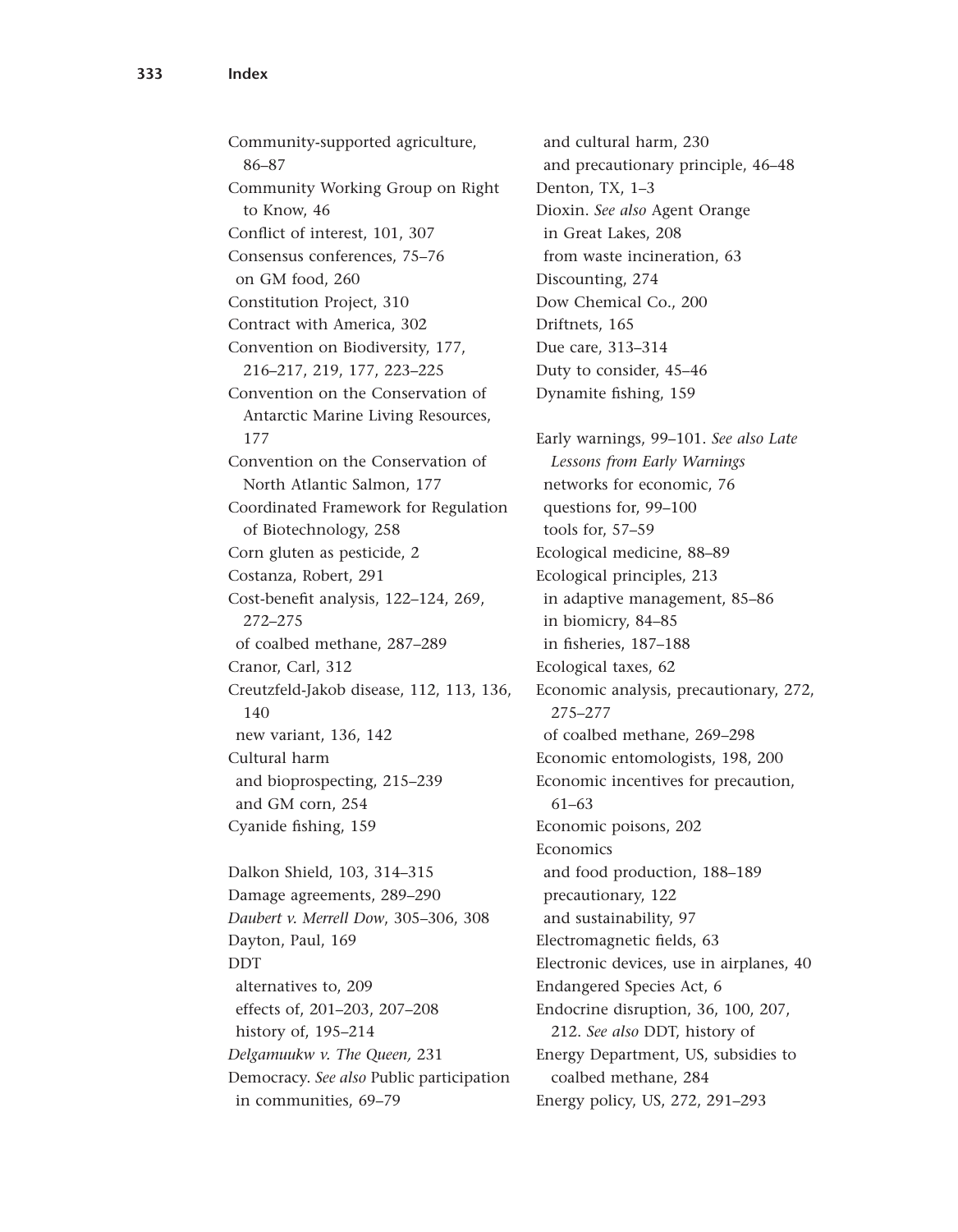Environmental Defense Fund, 204 Environmental justice, 12, 105–106 Environmentally preferable purchasing, 59–60 Environmental Protection Agency, US and alternatives, 209–210 chemical inventory, 210 established, 204 and green chemistry, 55, 82, 129 Product Stewardship Program, 62 Ruckelshaus DDT opinion, 204–209 and safety testing, 5 TSCA authority, 65 Essential fish habitats, 178, 183 Ethics, precautionary, 33. *See also* Values, precautionary in fisheries, 187 and green systems, 81–89 and research, 222, 233 Ethnobiology, 215, 217–218. *See also* International Society of Ethnobiology European Commission statement on precautionary principle, 123–124 European Union chemicals policy, 35, 57, 61, 315–316 Common Fisheries Policy, 179 directive on waste electronics, 62 GMO rules, 57–58, 65, 123 Maastricht Treaty establishing, 13 phthalate policy, 65 Evidence. *See also* Causation, Federal Rules of Evidence Canadian rules of, 231 civil, criminal, scientific standards of, 249–251, 303–304 weight of, 49–50, 100, 309 Exclusive Economic Zones, 162, 165, 167 Extended producer responsibility, 63–64 Factory trawlers, 164 Federal Insecticide, Fungicide, and

Rodenticide Act, 199, 204, 211

Fisheries community impacts of, 168–170 ecological impacts of, 166–168 as local cooperatives, 169–180 precautionary approach, 173–181 and sustainability in large ecosystems, 155–193 Flame retardants. *See* PBDEs Florino, Daniel, 47 Food and Agriculture Organization, UN fisheries management, 155, 170–172, 174–177 and GM corn in Zambia, 125–126 Food and Drug Administration, US, 5, 57 and GM foods, 272 and phthalates, 58 Food Quality and Protection Act, 5 Forecaring, 35, 94, 134 Frank, Indra, 319–322 Freudenthal, Gov. Dave, 269, 291 Future Search, 73 Gene flow, 245–254 General duty to precaution, 54–55 *General Electric v. Joiner*, 305–306 Genetically modified canola, 253 Genetically modified corn and Mexican maize, 241–268 Starlink, 241 in Zambia, 125, 126 Genetically modified organisms, 13 difference from hybrids, 243–245 EU policy on, 57–58, 65, 123 history of, 242–245 labeling of, 60 regulation of, 256–258 risks of, 245–246, 248–249, 251–254 Ginseng farms, 221 Global climate change, 12–13, 293–294 Second World Climate Conference, 13

Federalist Society, 301

Federal Rules of Evidence, 302, 305, 309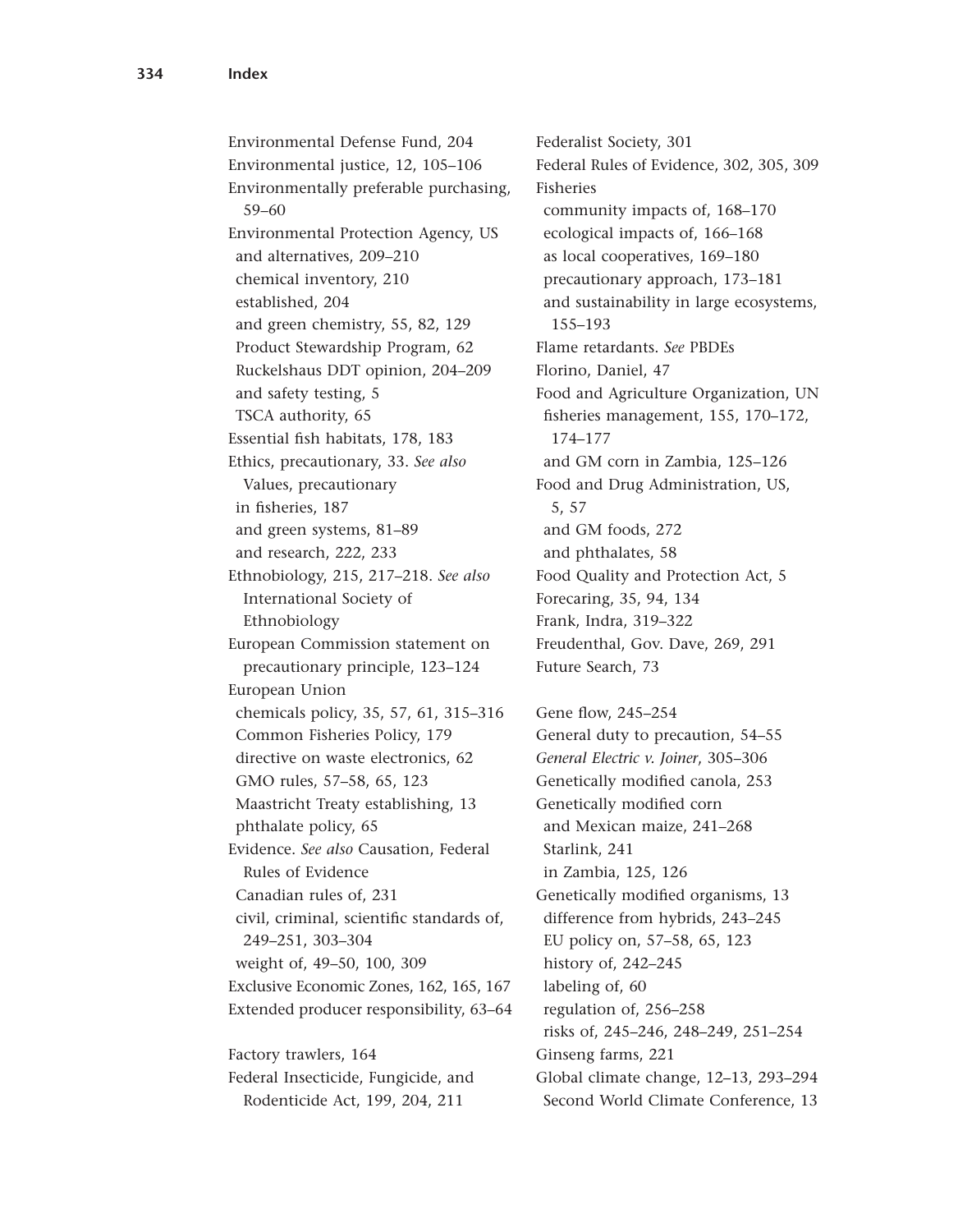Global fisheries, 157, 163–165 Goals, 35–36 in communities, 70, 109, 114 in fishery and ecosystem management, 155, 185–188 in government agencies, 72 questions for, 94, 96–97 Graham, John, 119 Green scorecards, 56–57 Green systems, 81–90 agriculture, 86–87 chemistry, 82–83 engineering, 82–83 design, 83–85 drycleaning, 82 management, 85–86 medicine, 88–89 Green taxes. *See* Ecological taxes Habitat restoration, 184 Hannover Principles, 83–84 Harm in communities, 110–116 cultural, 215–239, 254 and GM crops, 245, 248–249, 251–254 precautionary definition of, 38–41, 70, 205–206 Hayes, Wayland J., Jr., 199 Health, value of, 31–35 Health Care Without Harm, 63, 88, 94 Health patterns, changes in, 6–7 Heritage Foundation, 301 Hillman, James, 319 Hippocratic Oath, 54, 94 Holmquist, Gary, 147 *Hoodia gordonii*, 233–234n Hoosier Environmental Council, 320–321 Huber, Peter, 302

Icicle Creek Statement on the Precautionary Principle and Ecosystems, 32

Indeterminacy, 42 in Ruckelshaus opinion, 206–207 India and GMOs, 126 Indigenous heritage rights, 222–224 Individual transferable quotas, 182 Informed consent, 222 Institute of Medicine review of Agent Orange, 50, 58 Integrated pest management, 2, 64 Intellectual property rights, 222–226 International Commission for the Conservation of Atlantic Tuna, 156, 174 International Council for Exploration of the Sea, 156, 172, 176 International Joint Commission, 5 International Society of Ethnobiology, 15, 216, 223, 227–228 ISO 14000, 56, 63 Izaak Walton League, 201

## Japan fisheries, 161–162, 180–181 nuclear waste ship, 65 Jasanoff, Sheila, 306 Judges gatekeepers of evidence, 305–306, 308–309 politics, money, and, 310–311, 313

science advice for, 306–308

## *Kumho Tire v. Carmichael*, 305

Labeling, 60 *Late Lessons from Early Warnings*, 11, 36–37, 259 Learning disability incidence, 7 Long-line fishing, 165 Least harmful alternative, 60 Leopold Center for Sustainable Agriculture, 62 Lofroth, S. Goran, 201, 213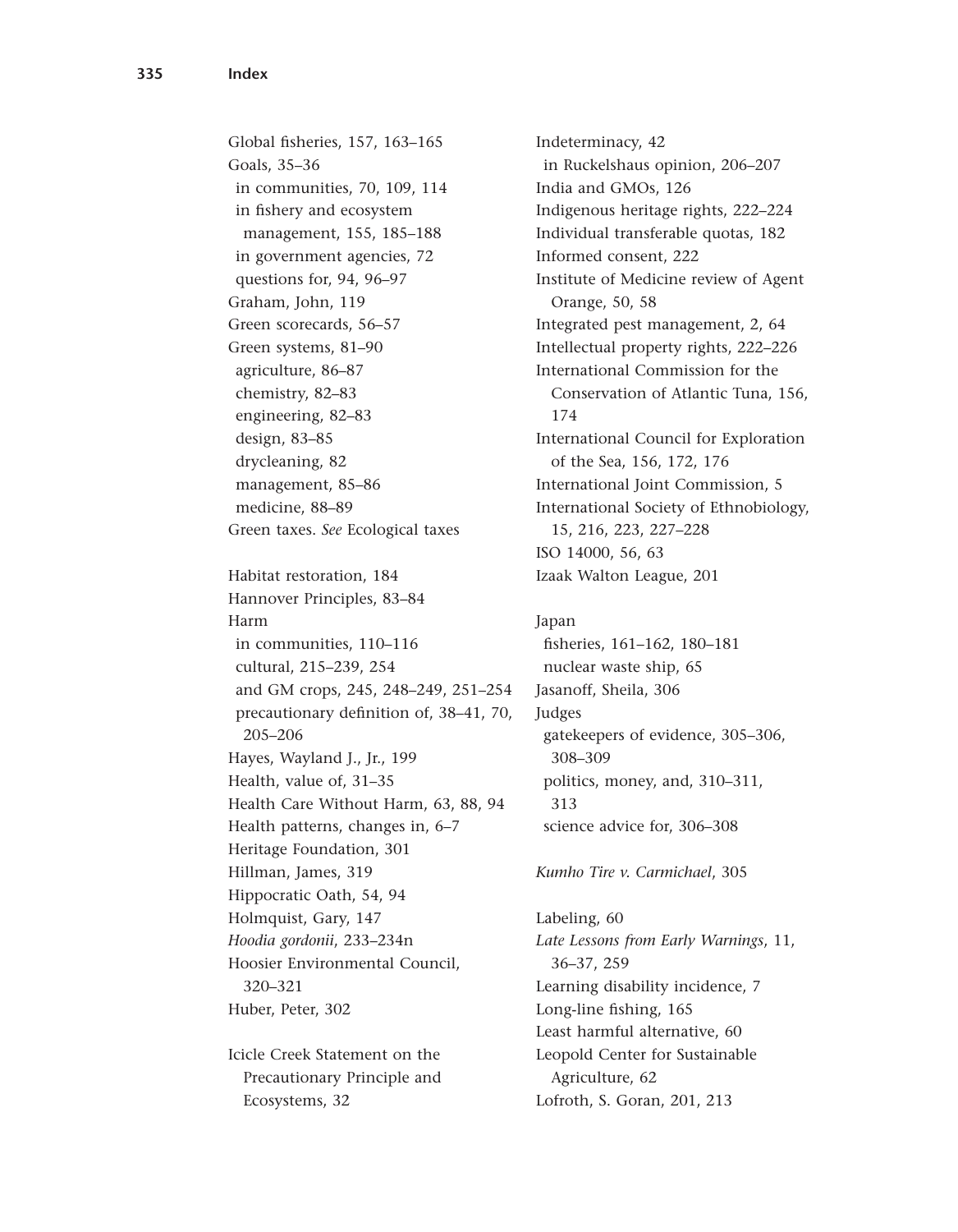Los Angeles School District IPM policy, 2, 3 Lubchenco, Jane, 6 Lymphoma belt, 320–321 Maastricht Treaty, 13 MADCOW, 145–148, 150 Mad cow disease, 98. *See also* Bovine spongiform encephalopathy *Mad Cow USA,* 112–113 Magnuson Act, 178 Mann, H., 220 Marine protected areas, 183 Matsen, Bradford, 168 Maximum sustainable yields, 176, 178 McDonald's Corp., 98 Medicinal plants, 220 Medicine, ecological, 88–89 Mercury, 65–66, 321 Methodological uncertainty, 41, 254–255 Mexican maize and GM corn, 242, 246–256 Michigan DDT ban, 204 Minnesota Department of Health Emerging Issues Advisory Group, 58, 99 Monsanto Corp., 101, 252 Montana and brucellosis, 148–149 and chronic wasting disease, 139, 145–147, 150 and coalbed methane, 269–298 public trust in constitution, 30 Mrak Commission, 206 Müller, Paul, 198 National Environmental Policy Act, 5, 43, 46, 59, 149 Natural gas. *See* Coalbed methane *Nature* and Mexican maize controversy, 246–247 Nelson, Sen. Gaylord, 201

*New England Journal of Medicine*, 306–307 New technologies. *See* Technology New York state legislature, 15, 55 North American Elk Breeders Association, 144–145, 150 North Carolina Judicial Campaign Reform Act, 313 Northwest Atlantic Fisheries organization, 156 Novartis, 250 Nuclear waste ship, 65 Nuclear weapons tests, 102 French, 13 and strontium-90 in teeth, 200 O'Brien, Mary, 42–43 Occupational Health and Safety Act, 6, 55 Optimum yield, 176, 178 Oregon Department of Agriculture and CWD, 141–142, 150 Department of Fish and wildlife and CWD, 142–144, 150 Organochlorines, 200, 202–203, 205 Organophosphates, 5, 196, 205 Ozone Treaty, 5, 13, 36, 97. *See also* Chlorofluorocarbons Passive loss limitations, 283 Patenting plant products, 218 PBDEs 65, 212 Percentage depletion, 283 Performance goals, 56 Perrings, C., 291 Persistent organic pollutants, 196–198. *See also* Stockholm Convention on Persistent Organic Pollutants Peru, cholera in, 124–125 Pesticides, cosmetic use banned, 64. *See also* Arsenic; DDT; Organochlorines; Organophosphates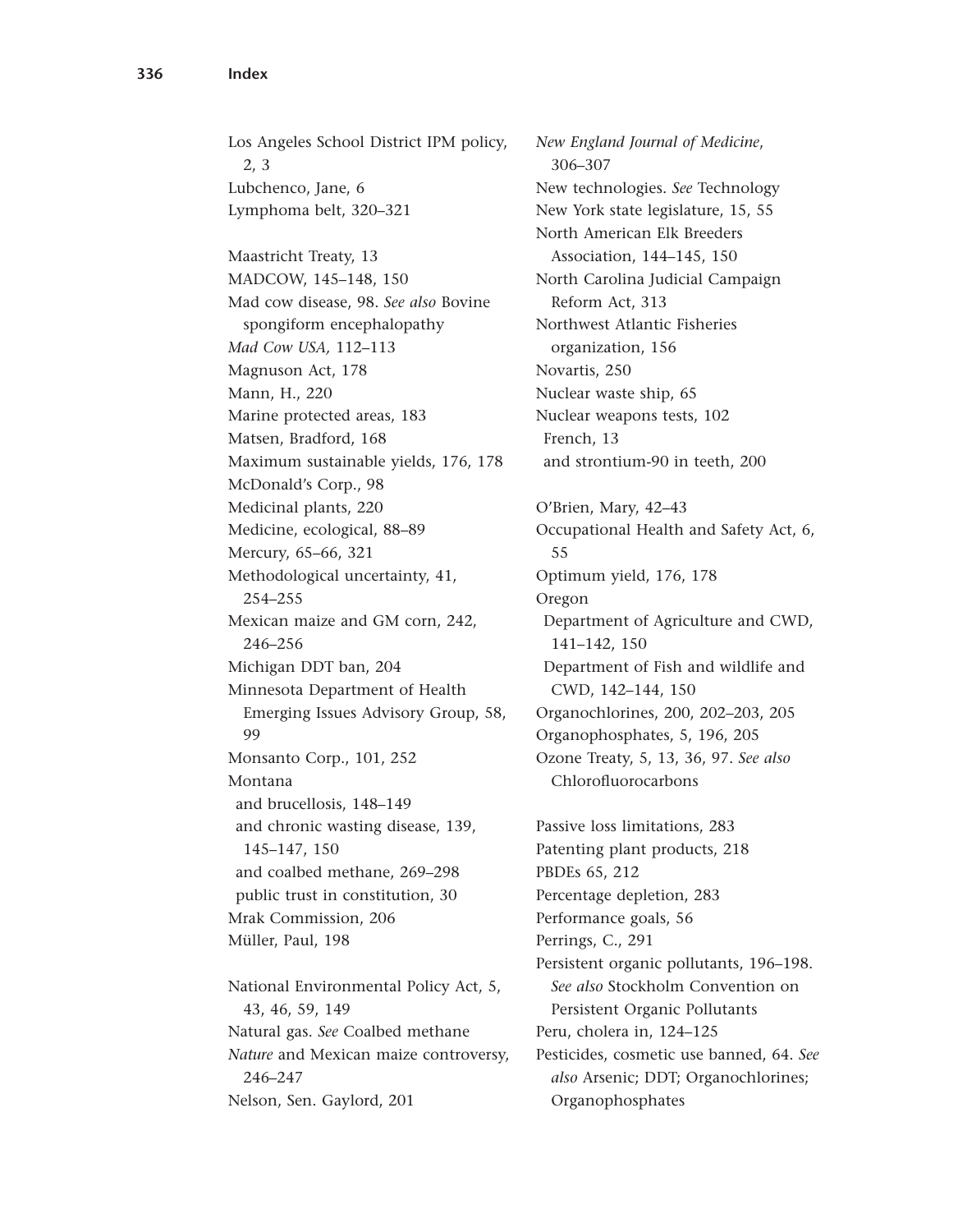Pharmacodynamic changes, 202, 205 Phthalates, 58, 63, 94 EU and US policy on, 65 Pointer, Judge Sam C., Jr., 307 Pollution Prevention Act, 5, 82 Polychlorinated biphenyls, 197 POPs Treaty. *See* Stockholm Convention on Persistent Organic Pollutants Powder River Basin, coalbed methane development in, 269–298 Powell (Louis F.) memo, 301–302, 305 Precautionary approach elements of, 14, 29 in fisheries, 155 must be overarching, 15–16 Precautionary decision checklist, 20, 93–117 Precautionary principle. *See also* Precautionary approach, Wingspread Statement on the Precautionary Principle answering critics of, 119–130 in court rulings, 13, 31, 65 definition of, 1, 119, 133, 322 in environmental agreements, 12–13, 53, 134–135, 155–156, 323–324 in European Union, 13, 34–35, 123–124, 315 history of, 12–14, 134–135 myths about, 124–126 in national policies, 4–6, 13 in policy statements, 15, 63–64, 228 and science, 122–123 in United States, 4–6 white paper on, 3 and wildlife management, 133–153 and WTO, 13, 34 Precautionary principle ordinance, 1, 59–60 development of, 113–117 Precautionary procedures, 29–52

Precautionary toolchest, 17, 53 Premarket testing, 211, 314–317 President's Council on Sustainable Development, 5 Proportionality, 123 Proposition 65, California, 60, 64 *Protecting Public Health and the Environment: Implementing the Precautionary Principle*, 53 Protectionism, trade, 123. *See also* World Trade Organization Protective orders, 311–312 Public interest research, 55. *See also* Research agenda Public participation, 96. *See also* Democracy and GMOs, 256–264 processes for, 258–262 in science, 100 (*see also* Community research) tools for government, 74 Public trust doctrine, 30 in Hawaii constitution, 30 in Montana consitution, 30 role of government, 30–31, 101–103, 129, 289 tools for, 54–55 and wildlife management, 133–153

Quist, David, 246–256

*Rachel's Environment and Health News*, 3 Rampton, Sheldon, 32 REACH. *See* European Union, chemicals policy Rebuttable presumption, 49–50 Red flag lists, 64 Research agenda, 55, 102 Research agreements, 222 Restriction, tools of, 63–66 Right to know, 44–45 Rio Declaration, 5, 155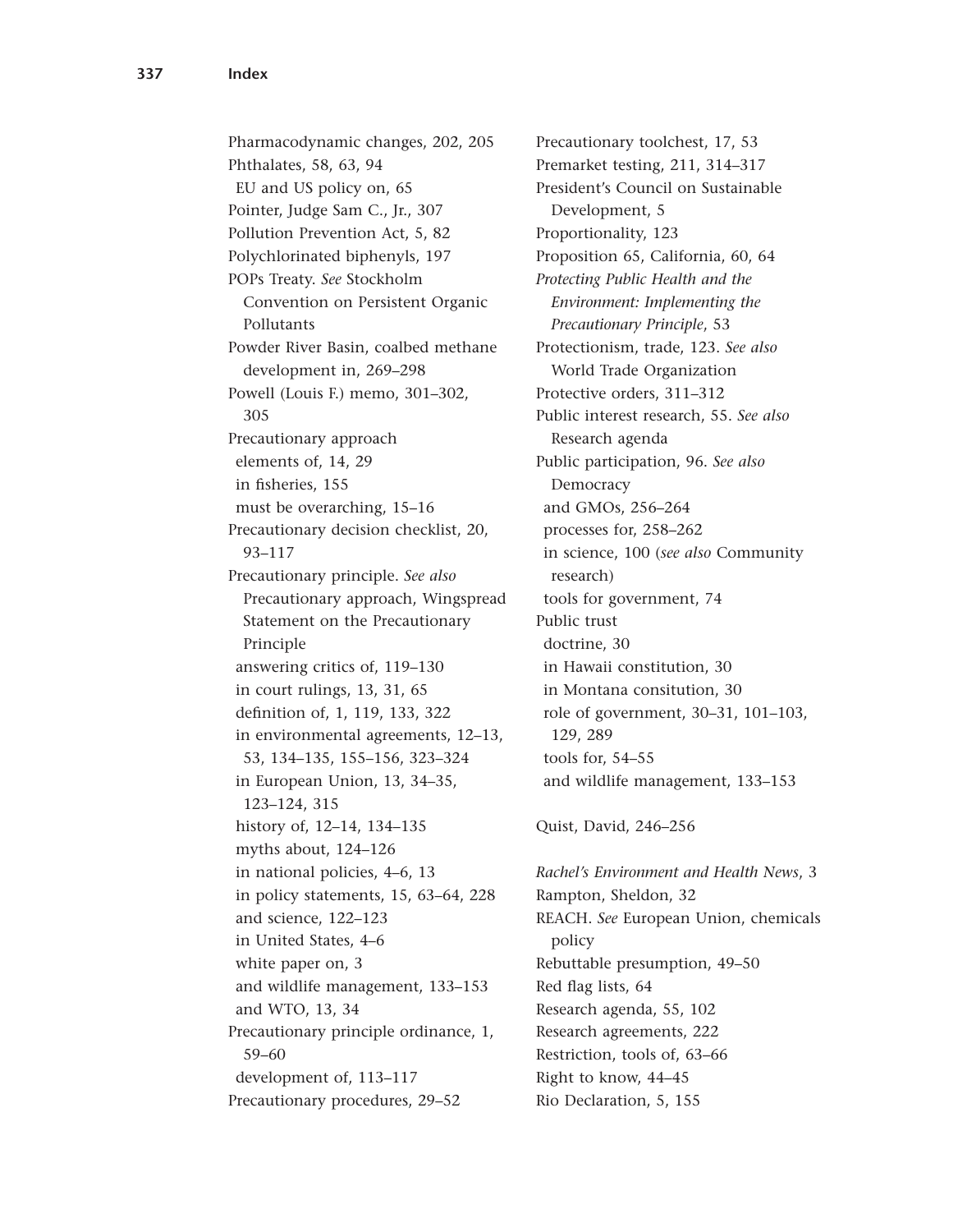Risk assessment, quantitative contrast to alternatives assessment, 43 in fisheries, 174, 176 history of, 9–10, 35 limits of, 10, 120–121, 123, 258, 269, 275 in recent treaties, 59 Rocky Mountain Energy Council, 284–285 Ruckelshaus, William, opinion on DDT, 204–209 Sabah Statement on Indigenous Peoples' Knowledge and Intellectual Property Rights, 223 Safety testing, 5, 57. *See also* Premarket testing San Francisco environmentally preferable purchasing ordinance, 59–60, 129 precautionary principle ordinance, 1, 55 Scenario workshops, 77 Science. *See also* Causation; Evidence; Uncertainty; Research agenda advice to judges, 306–308 bias v. conflict of interest in, 101 incorporating minority, 59 junk v. sound, 302–303 misuse in courts, 303–305, 309 and politics, 249–256 publicly funded, 99 and Type I and II errors, 104 Science and Environmental Health Network, 23, 31 Scrapie, 112, 113, 136–137 Second World Climate Conference, 13 Section 29 tax credit, 282 *Silent Spring*, 200 Silicone breast implants, 307 Sliding baselines, 169 Soph, Ed, 1–2 Split estate, 271, 290

Starlink corn, 241 Stauber, John, 32, 112–113 Stockholm Convention on Persistent Organic Pollutants, 14, 59, 65–66, 96, 197–198 Straddling Stocks Agreement, 156, 174, 177 Summary judgments, 309 Sweden DDT ban, 202 electromagnetic field policy, 63 goals, 56 Sweeney, Edmund, 204–205 Technology inherently safer, 81–86, 122 Options Assessment, 43 precaution and new, 55, 121–122 Tellus Institute, 292 Project on Scientific Knowledge and Public Policy, 304 3-M Scotchgard, 66 Tort reform, 299–317 Total allowable catch, 181 Toxicity information lacking, 314 Toxics Release Inventory, 44–45, 60 Toxic Substances Control Act, 5, 65, 211–212, 314 Toxic tort defined, 300 Trade protectionism, 123. *See also* World Trade Organization Transmissible mink encephalopathy, 136, 138 Transmissible spongiform encephalopathies, 112–113, 136–148 Transparency, 44 in communities, 70–71, 110, 116 in decisions, 102 and precautionary economic analysis, 269–298 tools for, 60–61 TRIPs, 224–226. *See also* Intellectual property rights